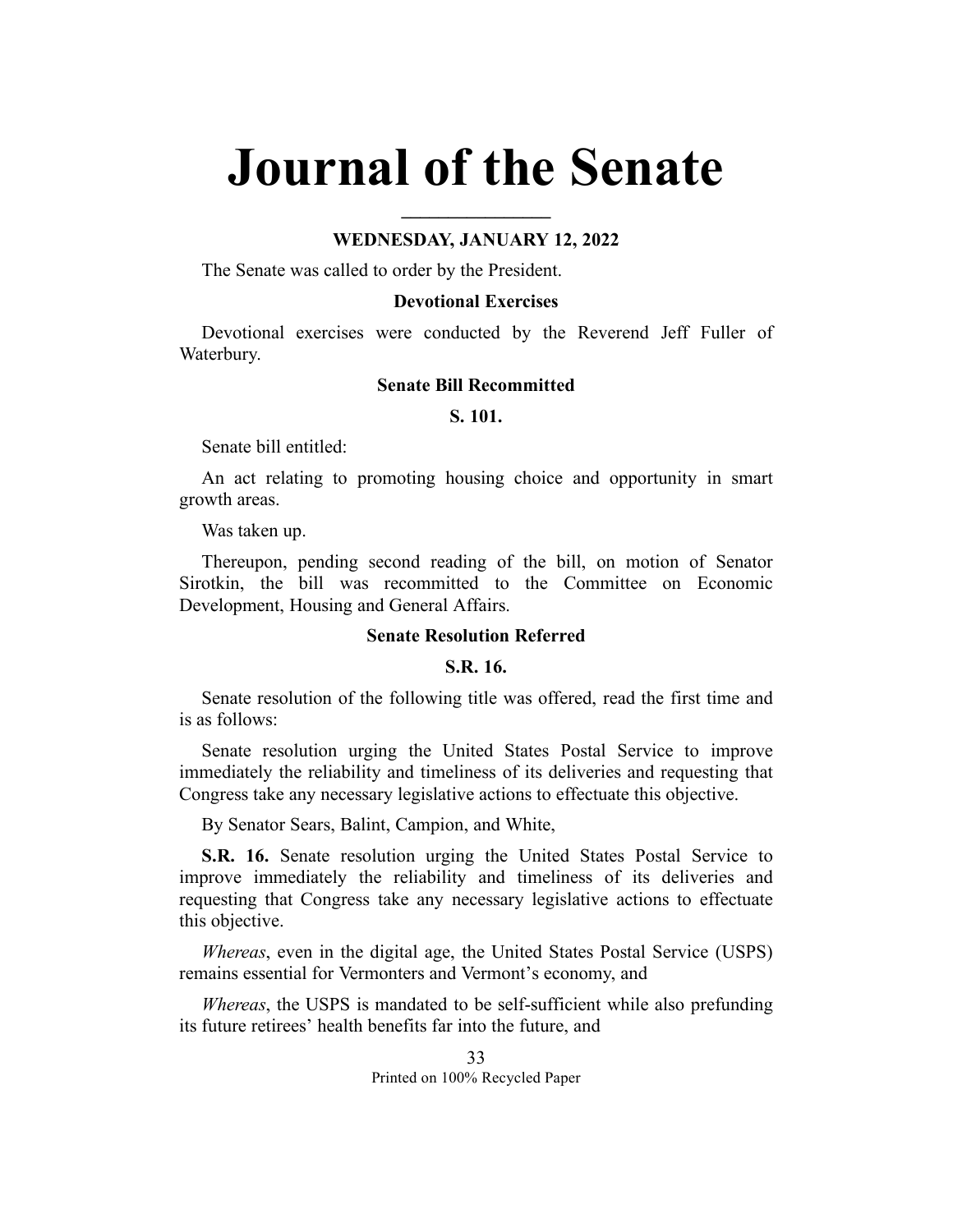*Whereas*, to improve USPS revenues, U.S. Postmaster General Louis DeJoy and the Postal Board of Governors adopted a 10-year USPS transformation plan entitled "Delivering for America" which focuses more on profitability and less on timely service, and

*Whereas*, the 10-year plan includes an intentional slowing, from three to six days, of the USPS delivery standard for first class mail, and

*Whereas*, this standard is resulting in deteriorating postal service nationwide, as seen in the fact that approximately 92 percent of first-class mail was delivered on time in the first quarter of 2020 while, during the same period in 2021, that figure fell to 78 percent, and

*Whereas*, many Vermont communities, including Barre, Bennington, Marshfield, Montpelier, Pownal, Shaftsbury, Stowe, and Williston, have experienced extensive USPS delivery delays, and

*Whereas*, the late receipt of credit card and utility bills may result in damage to a person's credit rating or the suspension of a basic utility service, and

*Whereas*, the tardy arrival of critical medications sent via USPS could be life threatening, and

*Whereas*, the Bennington Post Office informed an individual that the delivery of packages would be delayed until the post office had the time and/or staff to deliver them, and a full workweek after a stated delivery date had passed the parcels still remained undelivered, and

*Whereas*, the shortcomings of the USPS are also impacting businesses such as Vermont News & Media, which publishes the *Bennington Banner*, the *Brattleboro Reformer*, and the *Manchester Journal*, and

*Whereas*, the company attributes the cancellation of over 200 newspaper subscriptions in Bennington and Windham Counties and an anticipated revenue loss of at least \$45,000 to the USPS, and this is merely one example of the negative financial effects of USPS delivery delays on Vermont corporations, and

*Whereas*, the USPS's new "Delivering for America" plan is causing significant harm to the health and economic livelihoods of individuals and corporations in Vermont and nationally and should be immediately reassessed, and

*Whereas*, the postal problems Vermonters are encountering are due to flawed national USPS policies and are not the fault of the hard-working USPS employees in Vermont, *now therefore be it*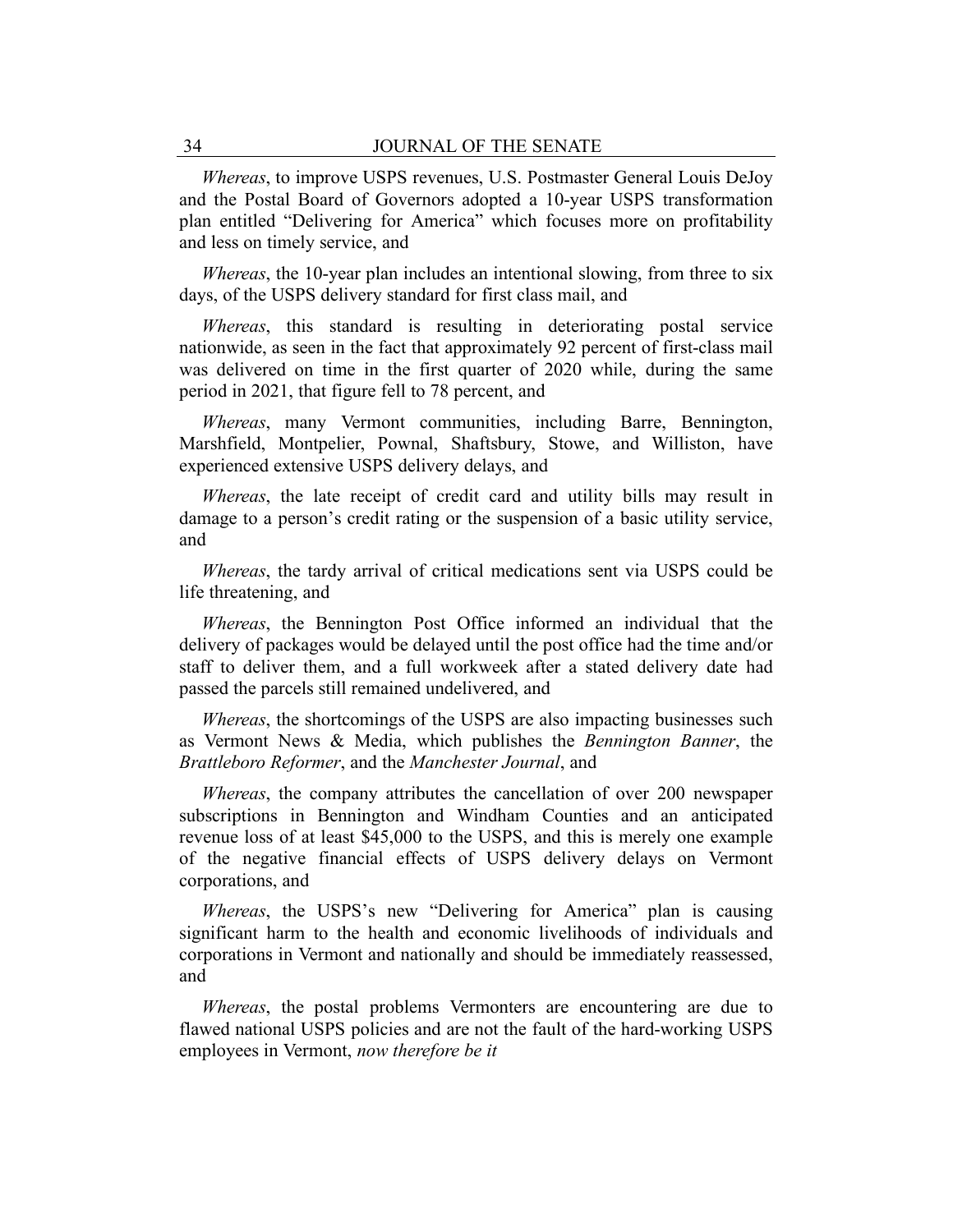#### *Resolved by the Senate:*

That the Senate of the State of Vermont urges the United States Postal Service to reassess its 10-year transformation plan with the goal of immediately restoring the reliability and timeliness of mail delivery to the standard that existed prior to the plan's implementation, *and be it further*

*Resolved:* That the Senate of the State of Vermont requests that Congress take any necessary legislative action, including revising the retiree health benefit prefunding requirement, to effectuate this objective, *and be it further*

*Resolved:* That the Secretary of the Senate be directed to send a copy of this resolution to U.S. Postmaster General Louis DeJoy, the Postal Board of Governors, the Chair of the U.S. House Committee on Oversight and Reform's Subcommittee on Government Operations, the U.S. House and Senate Majority and Minority Leaders, and the Vermont Congressional Delegation.

Thereupon, the President, in her discretion, treated the joint resolution as a bill and referred it to the Committee on Government Operations.

# **Bills Introduced**

Senate bills of the following titles were severally introduced, read the first time and referred:

# **S. 234.**

By Senators Bray, Balint, Clarkson and Lyons,

An act relating to changes to Act 250.

To the Committee on Natural Resources and Energy.

# **S. 235.**

By Senators Bray, Starr, Clarkson and Lyons,

An act relating to Act 250 jurisdiction over agricultural businesses.

To the Committee on Natural Resources and Energy.

#### **S. 236.**

By Senators Bray, Lyons, Clarkson, Hardy, McCormack and Pearson,

An act relating to extended producer responsibility for packaging and paper products.

To the Committee on Natural Resources and Energy.

# **S. 237.**

By Senators Bray, Lyons, McCormack and Ram Hinsdale,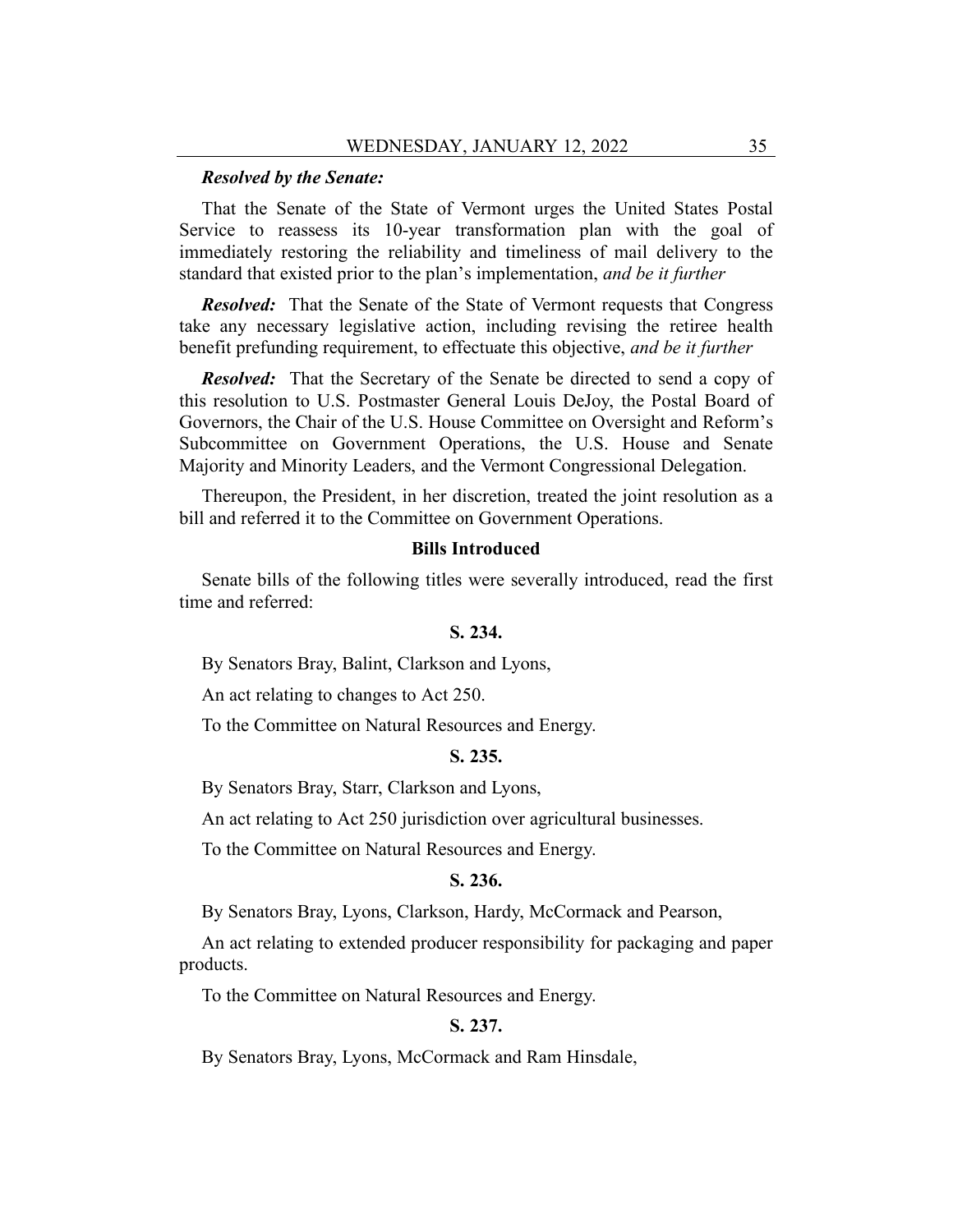An act relating to surface water withdrawals and interbasin transfers.

To the Committee on Natural Resources and Energy.

# **S. 238.**

By Senators Hooker, Balint, Hardy, Lyons, Pollina, Ram Hinsdale and Sirotkin,

An act relating to pharmacy benefit management.

To the Committee on Health and Welfare.

# **S. 239.**

By Senators Hooker, Balint, Hardy, Lyons, Pollina and Ram Hinsdale,

An act relating to enrollment in Medicare supplemental insurance policies.

To the Committee on Health and Welfare.

# **S. 240.**

By Senators Hooker, Pollina and Ram Hinsdale,

An act relating to patient financial assistance policies and medical debt protection.

To the Committee on Health and Welfare.

## **S. 241.**

By Senators Hooker, Balint, Hardy, Pollina and Ram Hinsdale,

An act relating to achieving health equity across the health care system.

To the Committee on Health and Welfare.

# **S. 242.**

By Senator Lyons,

An act relating to prescription drugs dispensed by a health insurerdesignated pharmacy for administration to a patient in a health care setting.

To the Committee on Health and Welfare.

# **S. 243.**

By Senators Lyons, Hardy, Sears and Sirotkin,

An act relating to implementation of an unused prescription drug repository program.

To the Committee on Health and Welfare.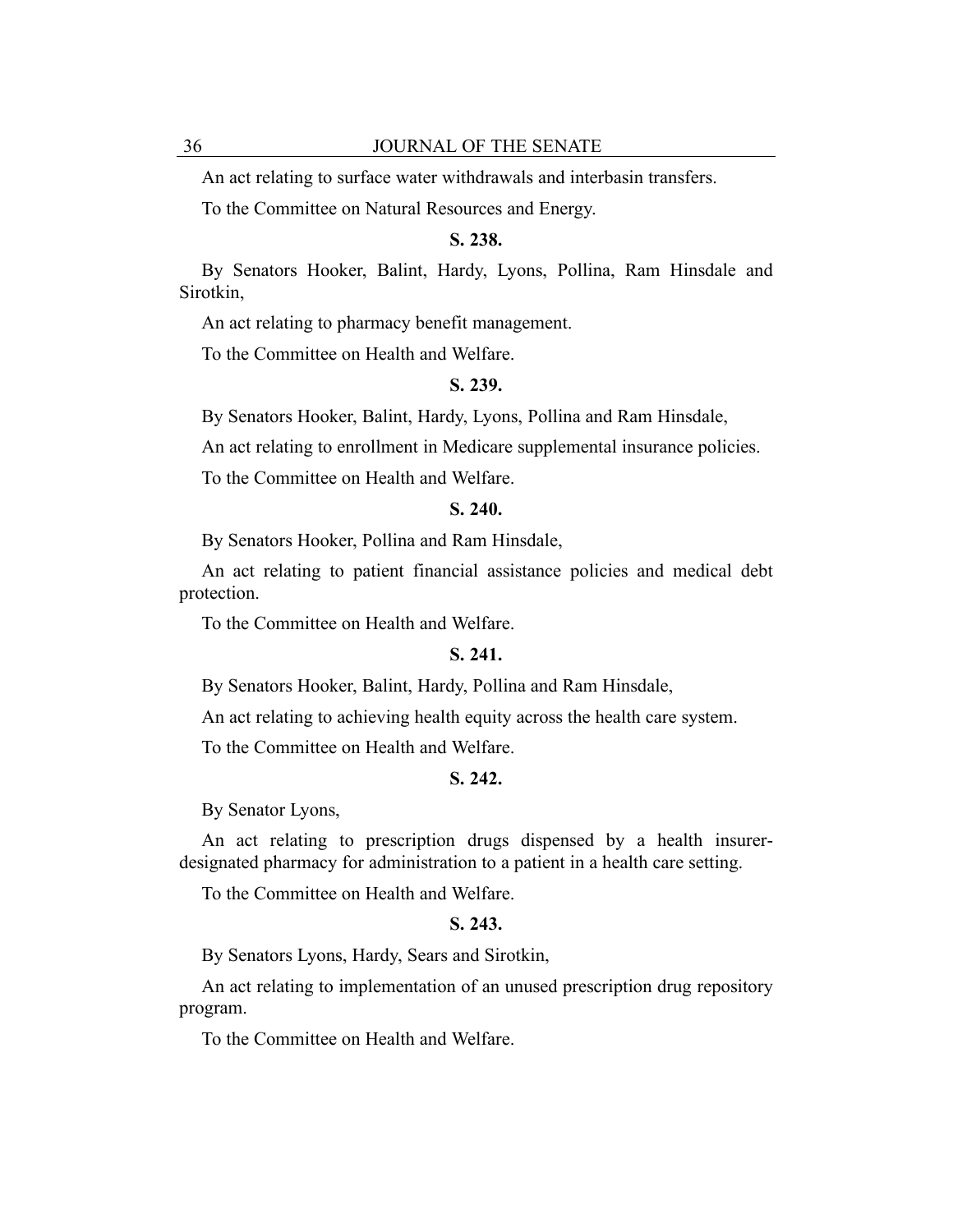# **S. 244.**

By Senator Lyons,

An act relating to strengthening primary care and primary care providers.

To the Committee on Health and Welfare.

## **Senate Concurrent Resolutions**

The following joint concurrent resolutions, having been placed on the consent calendar on the preceding legislative day, and no Senator having requested floor consideration as provided by the Joint Rules of the Senate and House of Representatives, were severally adopted on the part of the Senate:

By Senators White and Balint,

By Reps. Partridge and others,

# **S.C.R. 10.**

Senate concurrent resolution congratulating the 2021 Bellows Falls Union High School Terriers Division II championship varsity football team..

# **House Concurrent Resolutions**

The following joint concurrent resolutions having been placed on the consent calendar on the preceding legislative day, and no Senator having requested floor consideration as provided by the Joint Rules of the Senate and House of Representatives, were severally adopted in concurrence:

By All Members of the House,

By All Members of the Senate,

## **H.C.R. 76.**

House concurrent resolution congratulating Elle Purrier St. Pierre on her outstanding performance in the 2020 Olympics women's 1500-meter race.

By Reps. Hango and others,

By Senators Brock and Parent,

#### **H.C.R. 77.**

House concurrent resolution honoring Douglas Weld for his exemplary community service in the town of Berkshire.

By Reps. Marcotte and others,

By Senators Ingalls and Starr,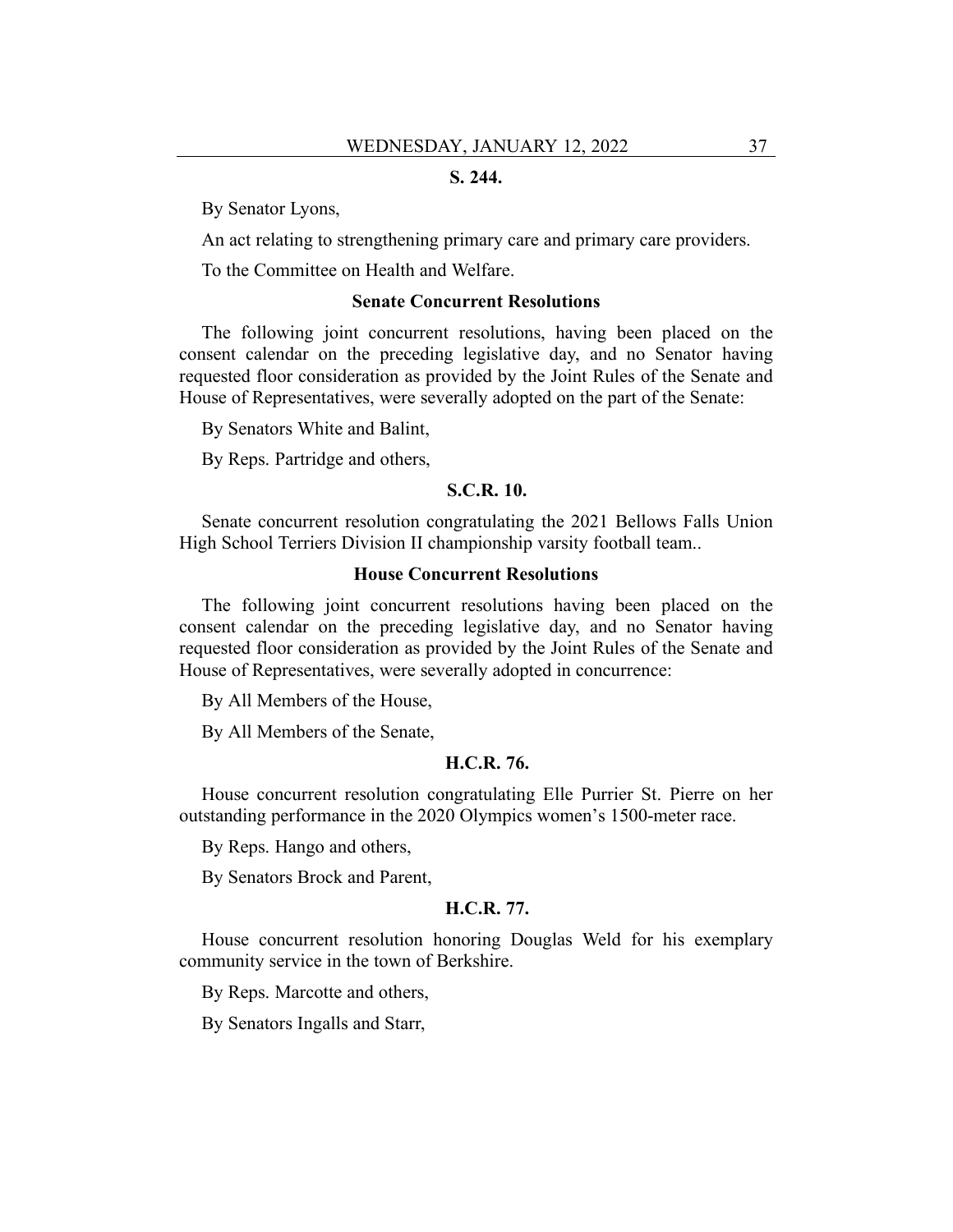#### **H.C.R. 78.**

House concurrent resolution congratulating the successful rescue effort of Newport City Fire Chief John Harlamert and retired Chief Robert (RJ) George.

By Reps. Mattos and others,

# **H.C.R. 79.**

House concurrent resolution congratulating the 2021 Milton High School Yellowjackets Division II boys' varsity soccer team.

By Reps. Burke and others,

By Senators Balint and White,

# **H.C.R. 80.**

House concurrent resolution honoring former Brattleboro Town Manager Peter Elwell for his outstanding municipal public service.

By Reps. Donahue and others,

# **H.C.R. 81.**

House concurrent resolution in memory and recognition of Henry A. LaGue Jr. of Berlin.

By Reps. Shaw and others,

## **H.C.R. 82.**

House concurrent resolution honoring former Brandon Police Lieutenant Rodney Pulsifer for his exemplary law enforcement career.

By Reps. Burke and others,

By Senators Balint and White,

# **H.C.R. 83.**

House concurrent resolution honoring former Brattleboro Public Works Director Stephen Barrett for his outstanding municipal public service.

By Reps. Burke and others,

By Senators Balint and White,

## **H.C.R. 84.**

House concurrent resolution honoring the civic contributions of John H. and Mary F. Carnahan to the community life of Brattleboro.

By Reps. Stevens and others,